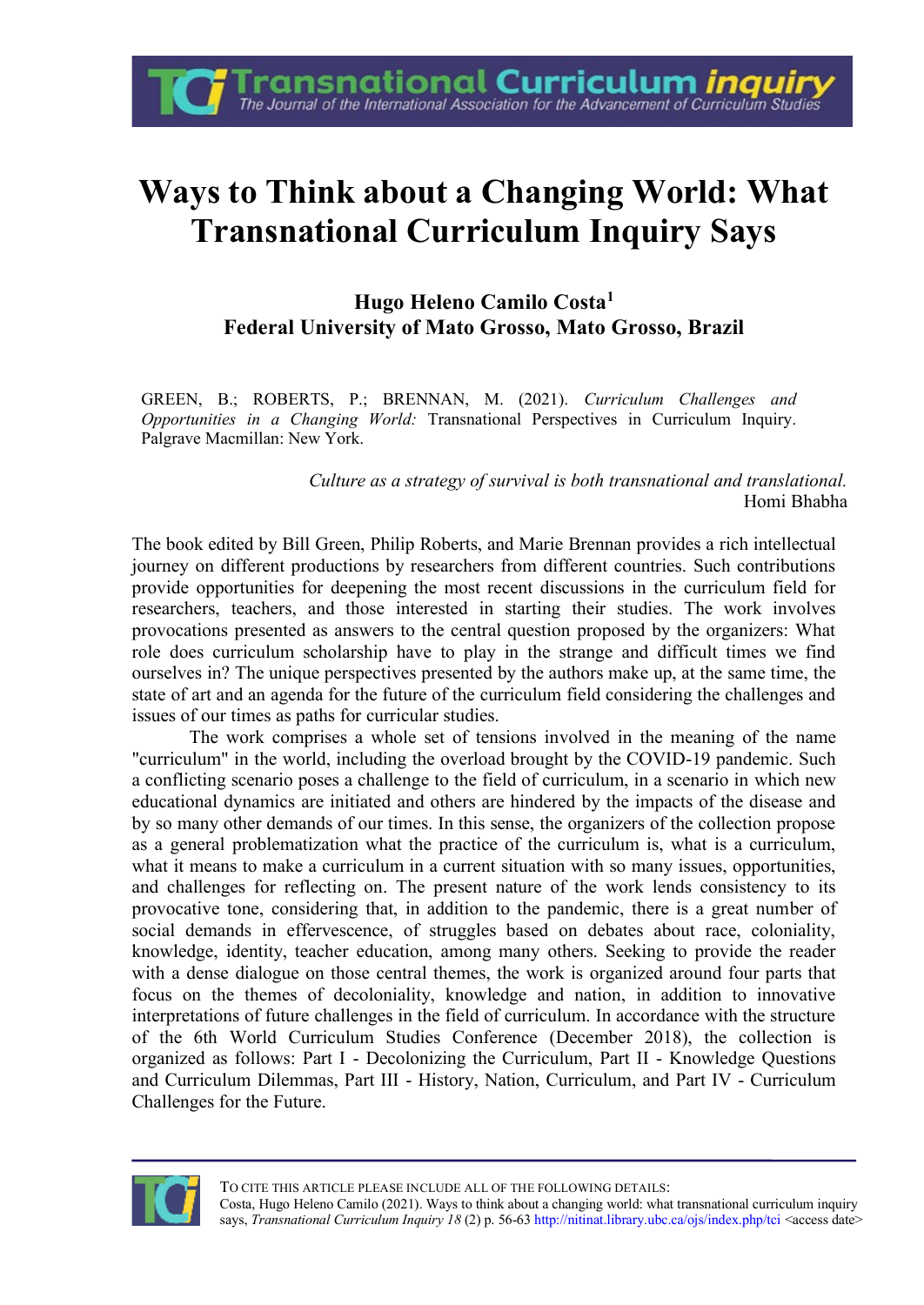Despite the segmentation into parts, it is important to highlight the organicity of the work, signaling an interesting internal dialogue with regard to possible interactions between the chapters of the different parts. In this sense, the book is consolidated in an invitation or provocation to the reader in order to get involved with what has been produced about curriculum around the world and/or about how curriculum has been produced in what we call our world. It is an interesting resource for understanding the different questions that produce a curricular thought that is continually constituted by singular interpretations that converge in a transnational conversation about curriculum.

It is a work marked by different perspectives, diverse theoretical traditions, innovative approaches, alternative problematizations, and transnational interpretations that drive new interactions and an understanding of how the curriculum field has been redesigned in a changing world. It is through such intellectual dynamics that the book is energized comprising the thought of authors from Aotearoa, New Zealand, Argentina, Australia, Brazil, Canada, Chile, England, Hong Kong, Luxembourg, Singapore, South Africa, and the USA. Among the motivations for the work is the inspiration from a perspective of "Curriculum-as-internationaltext," whose focus is on a situatedness approach aimed at reflecting on how and in which part of the world curriculum is being talked about and thinking about the curriculum, which is assumed as a production mobilized in multiple spaces and places.

Part I begins with the chapter by Crain Soudien, which is called *Development, Colonization, and the Curriculum: New Directions for New Times?*, and focuses on the colonial character of the university in South Africa, as well as the questioning of its ability to meet the demands of black students and its commitment to social development and the fight against inequality. The purpose of the article is to critically discuss the current decolonial moment of higher education in South Africa. Specifically, it addresses the effects of decolonial theories on curriculum transformation, in addition to identifying four key positions in this political scenario, namely Transformation by Detachment, Transformation by Inclusion, Transformation by Enlargement, and Transformation by Critical Appropriation. In his approach, the author highlights relations with the decolonial movement sustaining critical perspectives on the arrogance that guides modernity, the premise of its inevitability, the imperial role of the university in South Africa, and racialization as the core for the formation of human subjects. It focuses on the thoughts of Sousa Santos, Essop, Prah, and Mbembe, among others. The chapter concludes by pointing out that decolonial contributions allow the recognition of racism as a signifier of imperial power and the idea of race as a means to maintain a normativity for the conception of what it is to be human, whose effects can be fought through an curriculum agenda that comprises contributions from Southern decolonialists.

The second chapter, *Smoke and Mirrors: Indigenous Knowledge in the School Curriculum* by Georgina Tuari Stewart explores the inclusion of Māori knowledge into policies and practices in Aotearoa, New Zealand. For the author, the theme is fraught with complexity and requires an approach centered on specific situations. In order to think about this scenario, it approaches the thought of Michael Young in order to challenge his conception of powerful knowledge, considering it illusory and capable of reifying knowledge in a binary way. In this sense, it develops an analysis of Young's most recent thought, highlighting limits in his conceptions about the relationship between curriculum and knowledge. For the author, Young's perspective is dissonant with the reality of multiple contexts and tends to reiterate technicist logics in the school by assuming ways of knowing as presuppositions prior to school culture and the demands of communities. On the other hand, it agrees with the idea that, even from a bicultural education perspective, the curriculum should be based on disciplinary knowledge, articulating systematized knowledge with knowledge produced in the

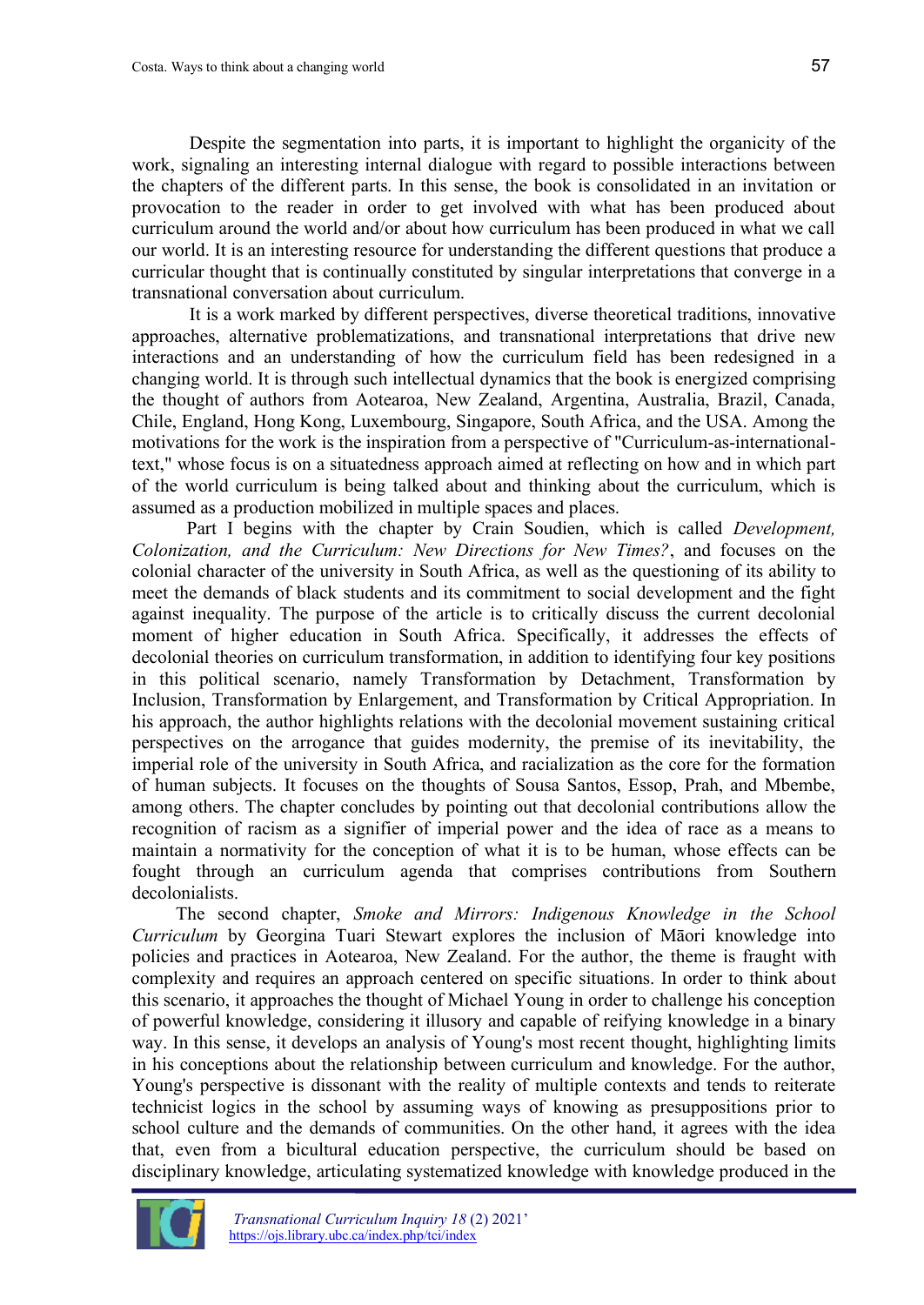daily lives of students. Curriculum should be also capable of being understood in the school context.

The chapter *The Mestizo Latinoamericano as Modernity's Dialectical Image: Critical Perspectives on the Internationalization Project in Curriculum Studies* by Daniel F. Johnson-Mardones proposes a reflection on the possibility of building an interdisciplinary research field based on an intercultural dialogue beyond the limits of Eurocentric modernity. At first, it criticizes the modern educational project in view of the conception of the "Latin American mestizo" as a dialectical image. Then, it relates the critique of modernity to the decolonization project of the academic educational field taking into account the inclusion of Latin American thought in the discussion on the internationalization of curriculum studies. For this, it approaches the thought of authors such as Quijano, Walenstein, and Mignolo, among others, with the objective of thinking about the identity dynamics involved in what he considers as the "Latin American mestizo." Based on the singularities of this identification, the author proposes the liberation of Latin American thought from pedagogies of domination, venting as a possibility the idea that the hybrid construction that marks Latin American thought highlights the unique character of each tradition, culture, or investigative field. For the author, this helps to rethink a curriculum studies project as international, although not uniform, which can be sustained through constant conversations and dialogues.

The chapter 5, *Refusing Reconciliation in Indigenous Curriculum* by Kevin Lowe, Nikki Moodie, and Sara Weuffen draws attention to the reconciliation discourse involved in the rise of indigenous content in the Australian curriculum. For the authors, the treatment given to the representation of indigenous populations in the curriculum tends to focus on colonial purposes of exclusion from ways of knowing, doing, and being indigenous people in the school system. In this sense, they argue that one of the purposes of the increase in indigenous themes in the curriculum is to make the Australian common good known to the general population. They also emphasize that the identity logic of the Australian curriculum tends to separate indigenous knowledge from indigenous learners, while at the same time it presents perspectives such as maintaining the impossibility of sovereignty for indigenous peoples and the rescue of "futures" through politics of reconciliation. The authors conclude by stating that current Australian curriculum policies reiterate the logic that indigenous school success is separate from social justice and a rights-based agenda, which tends to reiterate processes of school exclusion.

Part II begins with the chapter by Zongyi Deng entitled *Bringing Content Back in: Perspectives from German Didaktik, American Curriculum Theory, and Chinese Education*, which focuses on the importance of knowledge for the curriculum debate, highlighting the current disappearance of the approach to the theme of knowledge in curriculum studies. For the author, current curricular trends have focused more on the discussion of generic competences for the 21st century, in addition to results to be achieved, than on knowledge. Such changes, according to the author, are also due to the influence of neo-Marxist, postmodern, and post-structuralist studies, which would tend to make knowledge secondary in the curriculum agenda. This would explain why curriculum theorists were being sidelined from curriculum policy making. The chapter draws primarily on the studies of Michael Young, as well as the contributions of American curriculum thought, German Didatik and Chinese education. Based on these contributions, it concludes by inviting curriculum researchers to reflect on new ways to think about knowledge and content in curriculum production with a view to planning and teaching at school.

The chapter 8, *Knowledge Beyond the Metropole: Curriculum, Rurality and the Global South* by Philip Roberts questions what kind of knowledge counts and how it can be involved in a more meaningful curriculum for students in rural areas. For this, he makes use of

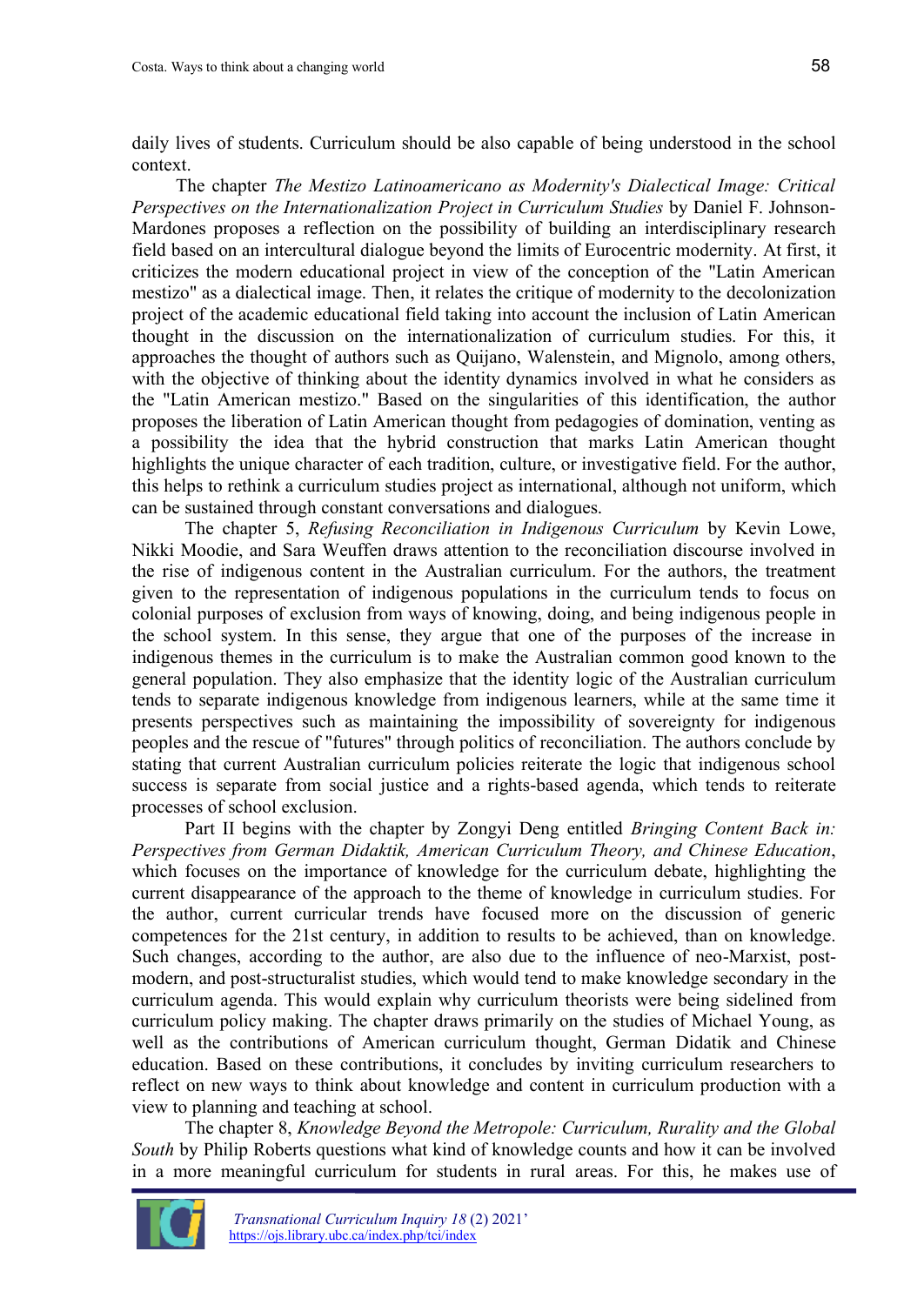contributions from Southern epistemologies in order to problematize curriculum research, with a special attention to spatial-epistemic justice for rural spaces. It assumes that there is a lack of recognition of the rural in contemporary Australian education, which leads to a marginal understanding of what rural spaces are and, consequently, to spatial injustice. It defends a conception of rural life opposed to the ingrained meanings of a metropolitan worldview. After stressing the different logics involved in the rural-metropolis relationship, it focuses on the case of the Australian curriculum to highlight the absence of the debate on knowledge, which is supposed to have been resolved. The author concludes by stating that the current curriculum privileges learning and acquisition of results, moving away from the nature of the curriculum and knowledge. Such current logics would operate the marginalization of different ways of knowing in favor of visions of progress marked by perspectives associated with the city, the global and the metropolis, leading to the aggravation of social-spatial injustice.

Then, the chapter *Curriculum Making as Design Activity* by Yew Leong Wong considers the debate on curriculum formulation taking into account the intellectual production of the field and proposes questions about how educators can develop and implement an effective curriculum. The text proposes the design methodology as a useful possibility for educators to develop curricula. In this sense, it discusses aspects, key concepts and social problems associated with the design field, relating them to those related to the curriculum field. For the author, in addition to design characteristics, curriculum development should include various aspects, such as structure, operational elements, student learning demands, teachers' professional development, experiences, meanings and beliefs. After understanding the elements discussed, the article presents sketches of curriculum designs that involve interpretive framing, design for deep meaning, and co-designing with users. Finally, these methodological possibilities are considered as a set of tools capable of supporting the work of educators in the continuous redefinition of their work in the school context.

Silvia Morelli's chapter, *Curriculum–Didaktik and Bildung: Is Language for Teaching?* draws attention to the relationships between the fields of didactics and curriculum studies aiming to think of them as a unique field of studies and reflecting on their contributions today. For this, the author proposes a discursive approach based on post-modern theorizations mainly related to Lyotard's thought in defense of a re-signification of such discursive encounters. Specifically, it focuses on the conception of *Bildung* to think of it from a perspective outside of modernity and facing the possibility of re-reading ideas such as content, schooling and knowledge in relation to the current educational demands. In her conclusions, Morelli argues about the importance that a perspective of knowledge today needs to consider its associations to culture, contexts, and identities constituted in them bearing in mind the constant production of new translations of what knowledge is. In this sense, everyday life, particular interpretations of the world, and personal stories constitute other narrative forms of knowledge.

Ending Part II, the chapter 11, entitled *Ethical Vexations that Haunt 'Knowledge Questions' for Curriculum,* by Lew Zipin and Marie Brennan, addresses the field of curriculum studies taking into account the tensions between knowledge, being and ethics and considering these three dimensions as intertwined in reflections on curriculum. For the authors, there is a strong current trend in defense of a return to the centrality of knowledge in the curriculum. However, they problematize this movement and propose that knowledge in the curriculum, as well as its purposes, should be considered in relation to ethical principles. Based on authors such as Nancy Fraser, they defend that knowledge is inseparable from values, that there is no good knowledge for everyone, and then question the field based on

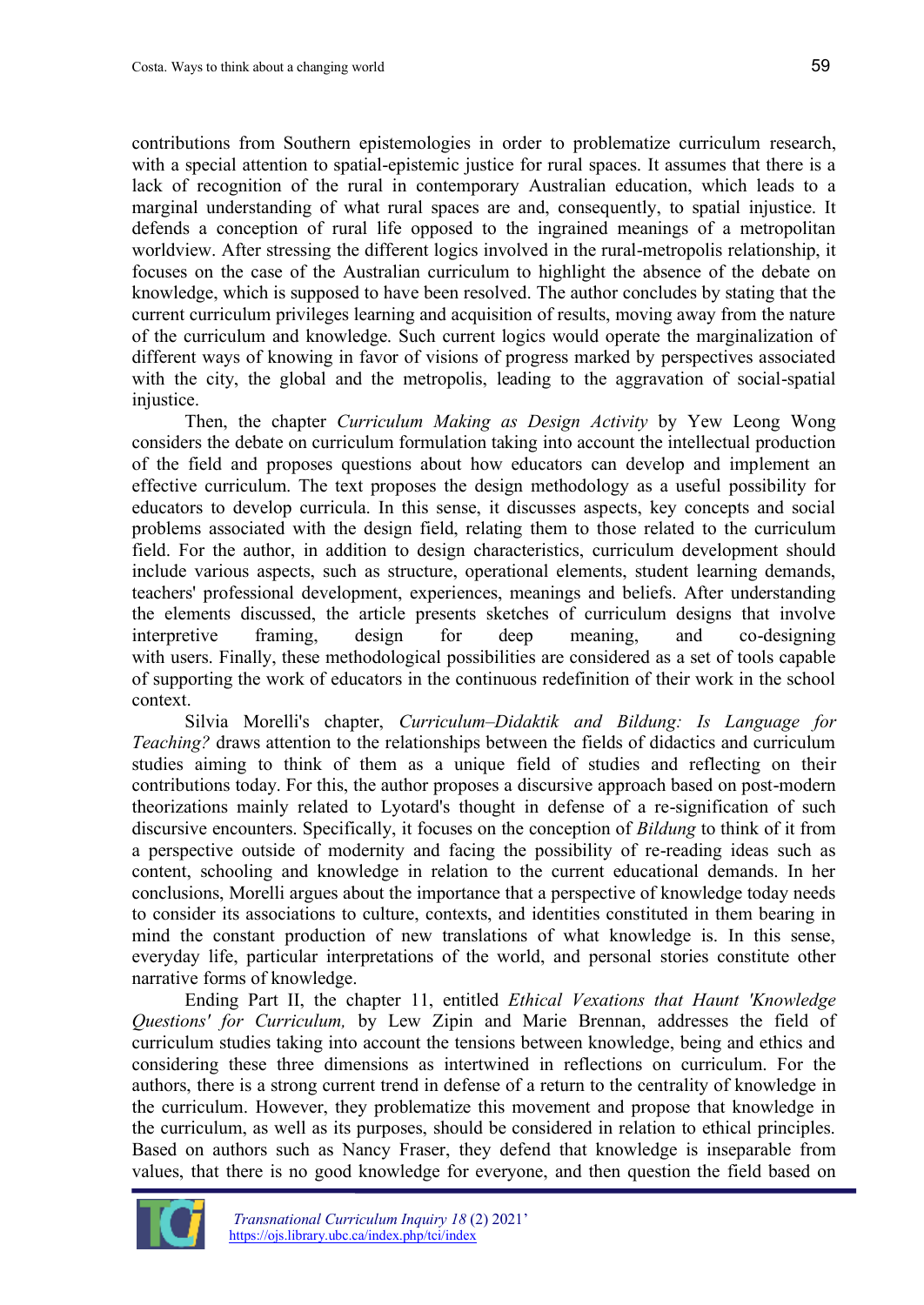concepts such as responsibility and justice regarding the way knowledge has been thought about in relation to the performance of teachers and students. They conclude, supported by Derrida's aporetic thought, by affirming the existence of an abyss between the defense of the redistribution of knowledge/codes of power and the recognition of people's diverse values and cultural representations. In this sense, they ponder the importance of teachers bringing these two attitudes together in a process of continuous negotiation within this abyss.

Bill Green's Chapter, *Curriculum History and Progressive Education in Australia: Prolegomenon* opens Part III of the book with a focus on understanding the history of curriculum as a broader context of transnational research. For the author, attention to culture and education is important, however without disregarding issues such as internationalization and cosmopolitanism. In this sense, it points out that issues such as neoliberalism or progressivism need to be engaged historically, but also geospatially and comparatively. To think about such tensions, Green approaches the history of curriculum in Australia in its relations with international production. In his interpretation, he appropriates the thought of Derrida and Foucault to think about the discursive production of the curriculum. From a historical perspective, he draws attention to the influence of progressive conceptions on the Australian schooling process. Among his conclusions is the defense of meeting national cultures and local contexts, while reiterating the understanding of transnational research in this scenario. The articulation of these dimensions in a discursive perspective makes it possible to complement and enrich local research on schooling and curriculum development without losing sight of factors such as uneven development, coloniality, governmentality, and geography.

The following chapter, *Curriculum and Literacy Policies in a Context of Curriculum Centralization: The Case of Brazil*, by Rita de Cássia Prazeres Frangella, draws attention to the scenario of curriculum reform in Brazil considering the discourse of teacher education as a means to improve the quality of national education. In this sense, the author focuses on teacher education not as a topic related to reform and the curriculum, but as a moment of curriculum production. For this, she approaches discursive theoretical conceptions related to the thoughts of Derrida, Bhabha, and Laclau through which she argues for the conception of curriculum policy as a discursive production. Specifically, she focuses on the National Pact for Literacy at the Right Age (PNAIC) to discuss the interactions such policy constitutes with broader political contexts. The author concludes by stressing the ambivalent nature of the policy and points out that if, on the one hand, the right to continuing education for teachers is affirmed, on the other hand, it aims to control the process of meaning and regulate school practices. She ends by reiterating the perspective that, in addition to attempts to control, the curriculum is produced through uncontrollable translation processes in multiple contexts.

Michael Corbett's chapter *Relocating Curriculum and Reimagining Place under Settler Capitalism* draws attention to the debate about placeless curriculum and schooling developed from within the local education movement and considering criticisms to that movement. For his approach, the author draws on the works of Kincheloe, Pinar, and Reynolds. He takes on the perspective of a sociologist and rural education researcher to think about the field of curriculum. Theoretically, he appropriates contributions from Homi Bhabha with the aim of approaching culture and/in space with a view to a discussion about place and curriculum. Corbett concludes by stating that the challenge for the curriculum today is to develop relational understandings of culture, communication and materiality, which requires an understanding of new imaginaries, worldviews and new histories. This proposal aims to reiterate the importance of dealing and reflecting in and with the spaces in which we operate, with their challenges, singularities and relationships with broader contexts.

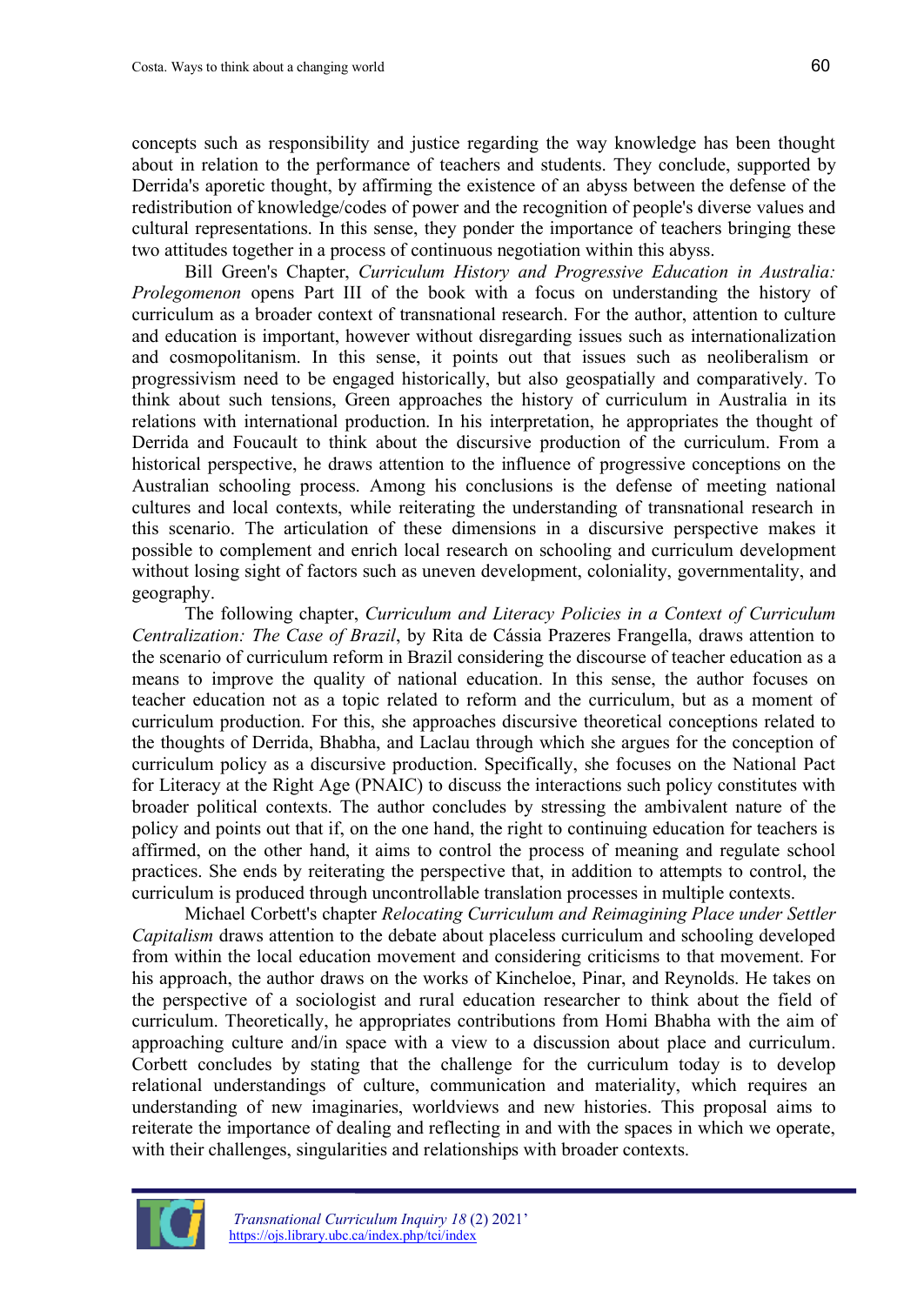The chapter 15, *Reconceptualizing the Multilingual Child: Curriculum Construction in Luxembourg*, by Sabrina Sattler, addresses the issue of identity in the curriculum with the aim of understanding which conceptions of identity are inscribed in the curriculum and how they affect its creation. Taking the case of the Grand Duchy of Luxembourg, the author draws attention to the intimate relationship of identity with institutional multilingualism. She discusses the process of cultural standardization, which has taken place through educational planning, considering it as a cause of changes in linguistic identities. In this sense, she highlights the impacts of such changes from the point of view of cultural history, highlighting two important national educational laws for primary education, one from 1912 and the other from 2009, with the purpose of demonstrating changes in the conceptions of linguistic identity. She concludes by considering that the two legislations can be considered milestones in the production of a collective linguistic awareness and that, currently, within the scope of the mixed culture project, the concept of a trilingual child as something natural is supported. For the author, the political tension around such a conception tends to be based on the argument of equal opportunities for all children, an idea that is associated with knowledge of languages.

The chapter *Distal Confabulation and Transnational Literacy: Complicating "Complicated Conversation" in Curriculum Inquiry*, by Patrick Roberts, opens Part IV of the collection by addressing the tension between the engagement of the intellectual field and the reality of "post-truth" politics in the United States. Such policies would consist of resurgent discourses of white nationalism, militarization of immigration policy, gun violence, abuse of campaign funding, erosion of voting rights, increase in hate speech in mainstream politics, and the destruction of environmental and consumer rights, among others. In order to think about such conflicts, the author approaches transnational studies in curriculum seeking to problematize the limits of Pinar's conception of curriculum as a complicated conversation. In this sense, he appropriates the metaphor of "distal confabulation" to defend it as a powerful approach to understanding the degradation of the public sphere, replacing cosmopolitan conceptions, often represented by Pinar's conception, which tends to suggest forms of stubborn blindness to an Anglo-Eurocentric expectation of reasonable and mutually understandability, which is always distal and imaginative as to the truth itself.

In chapter 17, *Curriculum for Teacher Formation: Antagonism and Discursive Interpellations*, by Veronica Borges and Alice Casimiro Lopes, focuses on the Brazilian context of teacher education from a discursive perspective supported by the thoughts of Derrida and Laclau. In this sense, the authors draw attention to the continuous disputes over meaning in curriculum policy, with special attention to the meanings mobilized by the productions of the National Association for the Training of Education (ANFOPE) from the 2000s, as well as highlight articles that address signifiers such as teacher professionalization, teaching professionalism, teaching work, teaching profession, teaching occupation. Throughout the discussion, they draw attention to key ideas that circulate in the discursive field under analysis, such as "reflective teacher" and "the teacher as an agent of social change", in their expectations of controlling the subject/teacher. They conclude by considering that the dissemination that guides the discursive dynamic challenges the expectation of control of the subject in politics, which makes any struggle for control of the other vain, while at the same time they emphasize the dispute over the meaning of teacher education as a permanent horizon.

The chapter 18, *Curriculum Design in the Anthropocene: Challenges to Human Intentionality*, by Lucinda McKnight, problematizes curriculum design under different logics and theoretical perspectives and questions what exists beyond planning for the production of better humans. Thus, she explores the history of the curriculum designer, drawing attention to

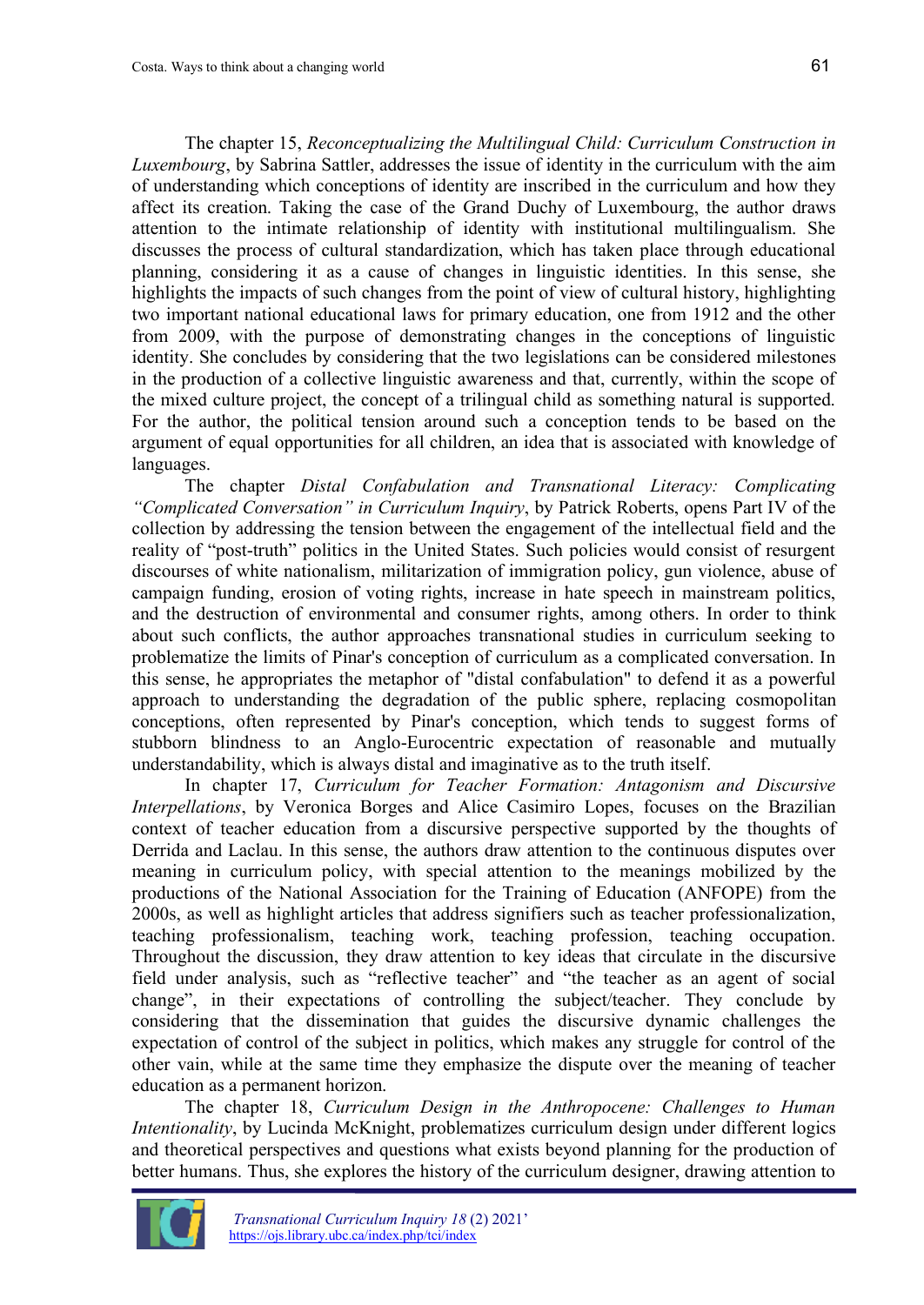issues of interest to curriculum research. In this movement, she addresses the thoughts of Rosi Braidotti on the post-human and of Karen Barad on the belief that humans can find the material universe halfway. The articulation of such contributions aims to provide interpretive possibilities on theory and practice in curriculum production, taking into account the opportunity to think of new curricular perspectives in terms of new materialism and posthuman studies. The author concludes by defending that the figure of the designer remains in the curricular thought, but that it starts to be conceived as part of several agencies no longer guided by technical or scientific univocalities. She emphasizes that post-humanism and the new materialism, with their rejection of binarisms and Cartesianism, help to reconceptualize the curriculum in a perspective of plural production.

The chapter 19, titled *From the Fossil Curriculum to the Post-Carbon Curriculum: Histories and Dilemmas*, by John Morgan, closes the book taking as inspiration the thought of Timothy Mitchell, from which he speculates on how the fossil fuels era led to a "fossil curriculum". Thus, also considering the school context, it problematizes developmental logics separated from an ecological reflection in their relations with the curriculum. Specifically, he draws attention to the relationships between society and nature considering them as means by which different perspectives have been constituted in the curriculum. He also analyzes the curricular implications of contemporary discussions on the subject, with special attention to the Marxist view, which tends to defend the analytical separation between society and nature, and constructionist studies, which seek to consider such dimensions as entangled. After mapping this discussion around the topic, he concludes by pointing out the importance of reflection and investment in more studies on the transition from a world based on fossil energy to a post-carbon society considering the implications of such changes on what is taught at schools.

At the end of the trajectories constituted by the work, it can be concluded that its content reiterates the importance of the transnational curriculum inquiry, the primordial role of the IAACS in this sense, and the constitutive plurality of the curriculum field. Divergences, convergences, and interpretative alternatives cross the collection, especially the wealth of different contributions brought by the authors involved, as well as (part of) the breadth of curricular thinking today. I think that the invitation to which the work is intended is audacious precisely because it provokes the opening of channels and conversations on such different themes and approaches lined up under the noun "curriculum". The invitation to interact with this name is, at the same time, an invitation to its re-signification, to the translatory and constitutive interlocution of other narratives, landscapes, theories, and meaning contexts of what curriculum is, how we can produce it, certain that its meaning rests on a furtive horizon towards which we move with every reference we make.

## **Notes**

## **References**

Bhabha, H. (1994). *The Location of Culture*. London: Routledge.



<sup>&</sup>lt;sup>1</sup> [hugoguimel@gmail.com](mailto:hugoguimel@yahoo.com.br)